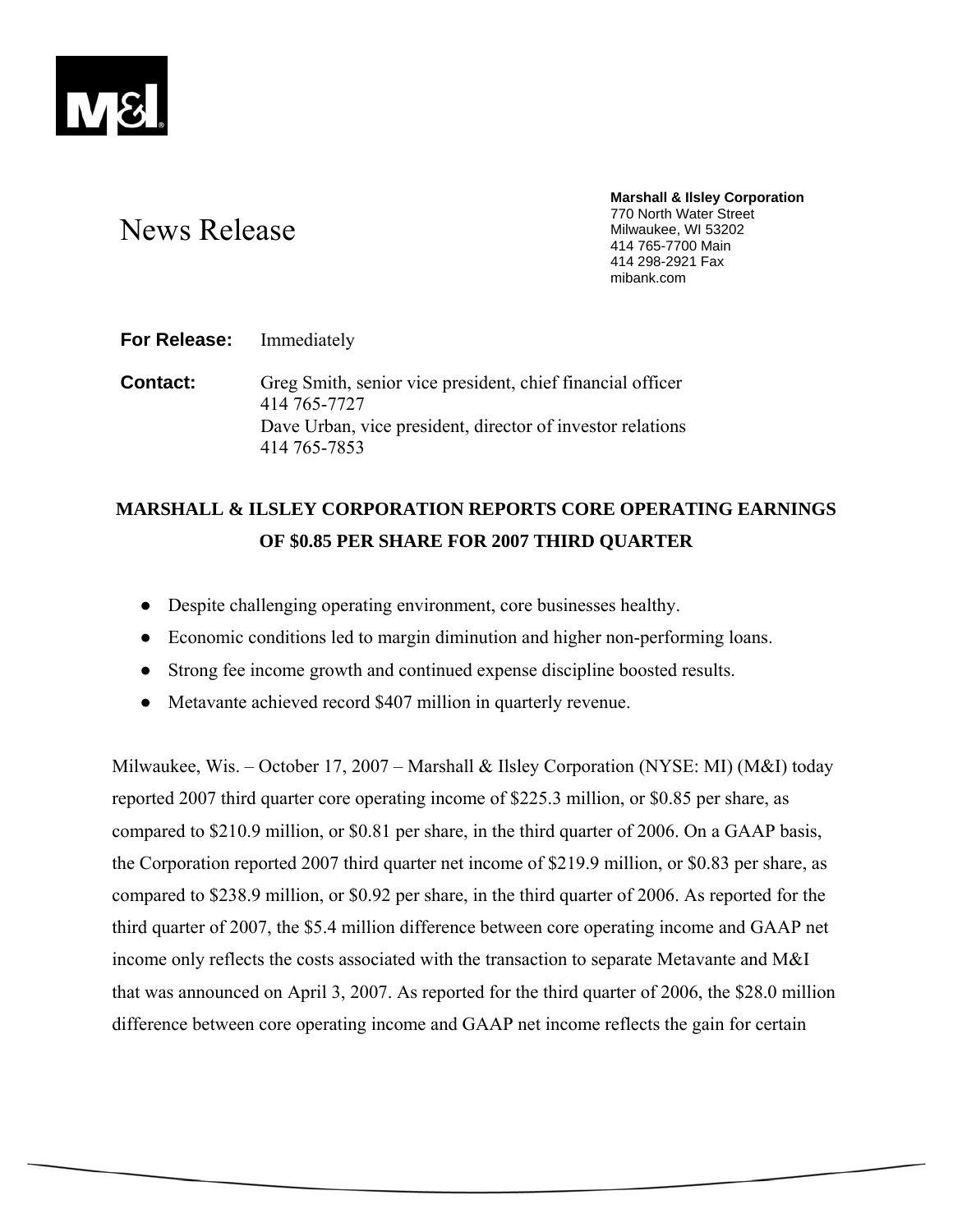$M&I$  – add one

interest rate swaps due to a change in the interpretation of certain accounting rules as announced in October 2006.

During the third quarter of 2007, the Corporation realized \$13.9 million in pre-tax gains. The provision for loan and lease losses increased \$15.5 million compared with the prior quarter.

Return on average assets based on core operating income for the third quarter was 1.51 percent, as compared to 1.53 percent for the same period in 2006. Return on average equity based on core operating income was 13.2 percent this quarter as compared to 14.2 percent for the third quarter of 2006.

# **2007 Third Quarter Key Performance Highlights**

- On an acquisition-adjusted basis, average loans and leases increased 6 percent over the third quarter of 2006 and average bank-issued deposits rose 4 percent versus the same period last year.
- Net interest margin was 3.10 percent, down 7 basis points on a linked quarter basis.
- Net charge-off ratio was 23 basis points, an increase of 1 basis point on a linked quarter basis and 15 basis points from the same period last year.
- Core operating non-interest revenue rose 14.2 percent compared with the same period in 2006. Metavante's total revenue increased 9 percent over the third quarter of 2006. Wealth Management's total revenue rose 22 percent over the same period last year.
- Core operating non-interest expense increased 4.5 percent compared with the same period in 2006. On a linked quarter basis, this category fell \$2.6 million or 0.5 percent.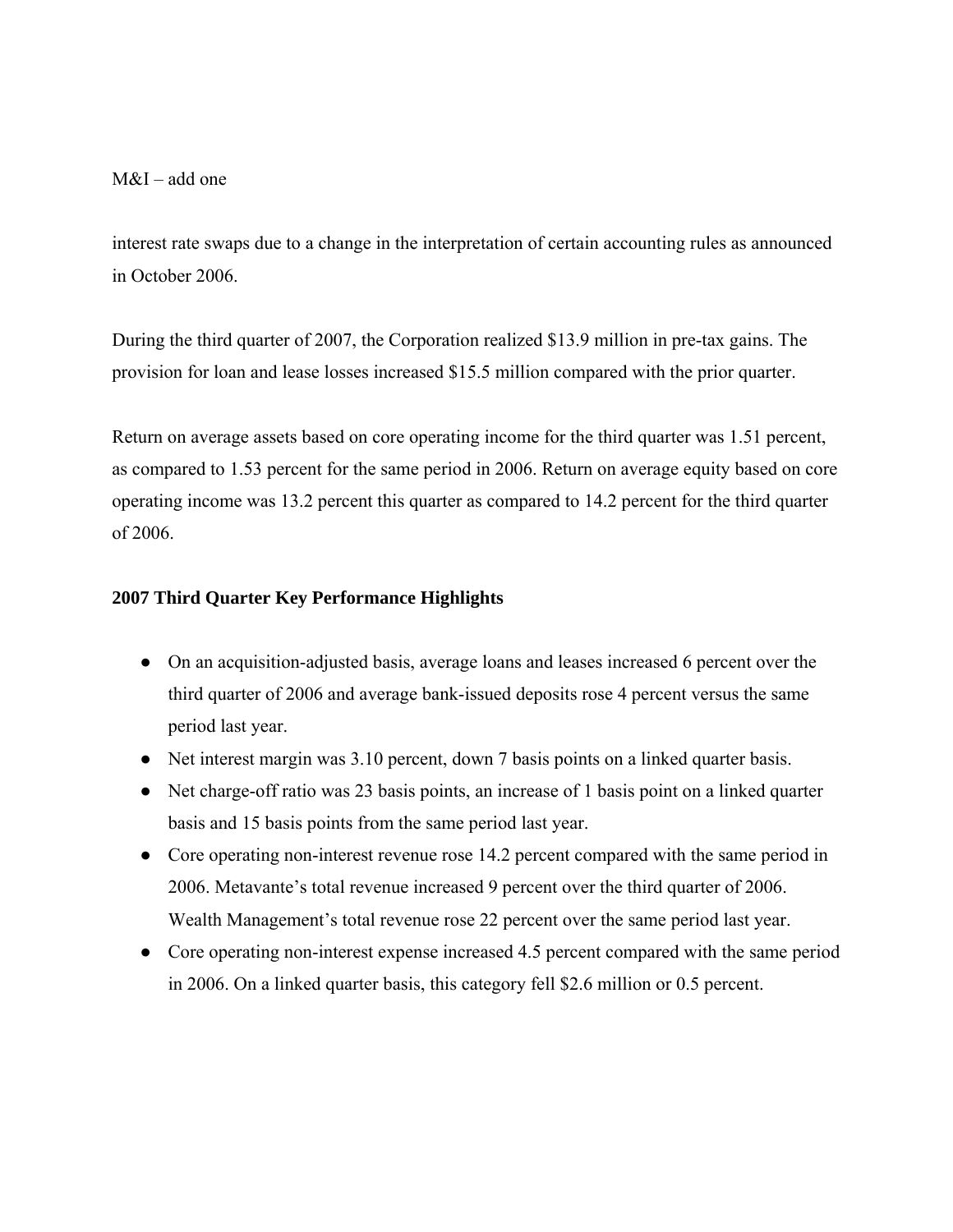# M&I – add two

- Bank efficiency ratio without Metavante was 49.9 percent, down 2.5 percentage points from the same period last year. On a linked quarter basis, this ratio dropped 1.4 percentage points.
- Tangible equity ratio was 6.42 percent at September 30, 2007—up 89 basis points from September 30, 2006.

*"Our third quarter results reflect the challenging operating environment that confronts domestic banks; although, we continue to view our core businesses as healthy and having a good growth profile," said Greg Smith, senior vice president and chief financial officer, Marshall & Ilsley Corporation. "In this quarter, we have continued to address our non-performing loans and seen margin diminution. On the other side of the ledger, we have seen improved loan growth in many of our markets, double digit earnings growth in Wealth Management, strong net income contribution from Metavante, and continued expense discipline."* 

# **Loan and Core Deposit Growth**

On an acquisition-adjusted basis, M&I's average loans and leases totaled \$44.1 billion for the third quarter of 2007, reflecting an increase of \$2.5 billion or 6 percent compared to the third quarter of 2006. The Corporation's average bank-issued deposits totaled \$27.5 billion for the third quarter of 2007, reflecting organic growth of \$1.0 billion or 4 percent over the third quarter of 2006.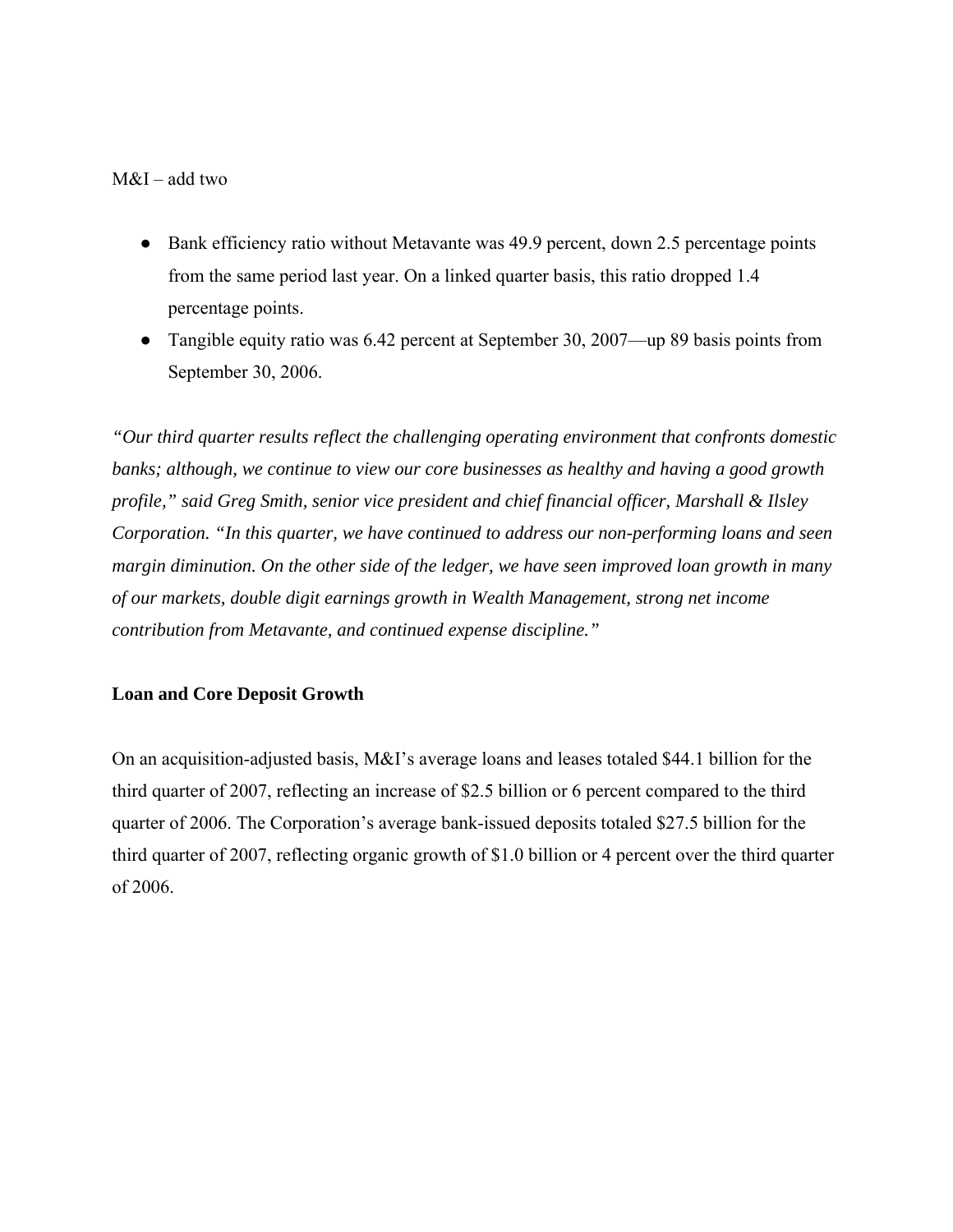M&I – add three

#### **Net Interest Income**

The Corporation's net interest income (FTE) rose \$7.0 million to \$407.5 million in the third quarter of 2007—up 2 percent compared to the third quarter of 2006. The net interest margin was 3.10 percent, down 7 basis points on a linked quarter basis.

#### **Asset Quality**

M&I's provision for loan and lease losses was \$41.5 million in the third quarter of 2007, versus \$10.3 million in the same period last year. Net charge-offs for the period were \$26.0 million, or 0.23 percent of total average loans and leases outstanding this quarter, and \$8.1 million a year ago or 0.08 percent of total average loans and leases. At September 30, 2007 and 2006, the allowance for loan and lease losses was 1.01 percent of total loans and leases. Non-performing loans and leases were 1.01 percent of total loans and leases at September 30, 2007, compared to 0.53 percent at September 30, 2006. On a linked quarter basis, the non-performing loan ratio increased 12 basis points.

*"In July, we indicated we saw some signs of credit trend stabilization," said Smith. "At that time, we observed some large credits move out of non-performing status. In the second quarter, there were some signs the housing market was stabilizing, but as the third quarter progressed, it became clear the housing market was continuing to deteriorate. Today, we believe it is possible we will see future increases in non-performing loans, some of which is dependant upon changing economic conditions."* 

*"We continue to aggressively manage our non-performing loans with the expectation that charge-offs over time will trend to our historical average. For the next few quarters, we do not*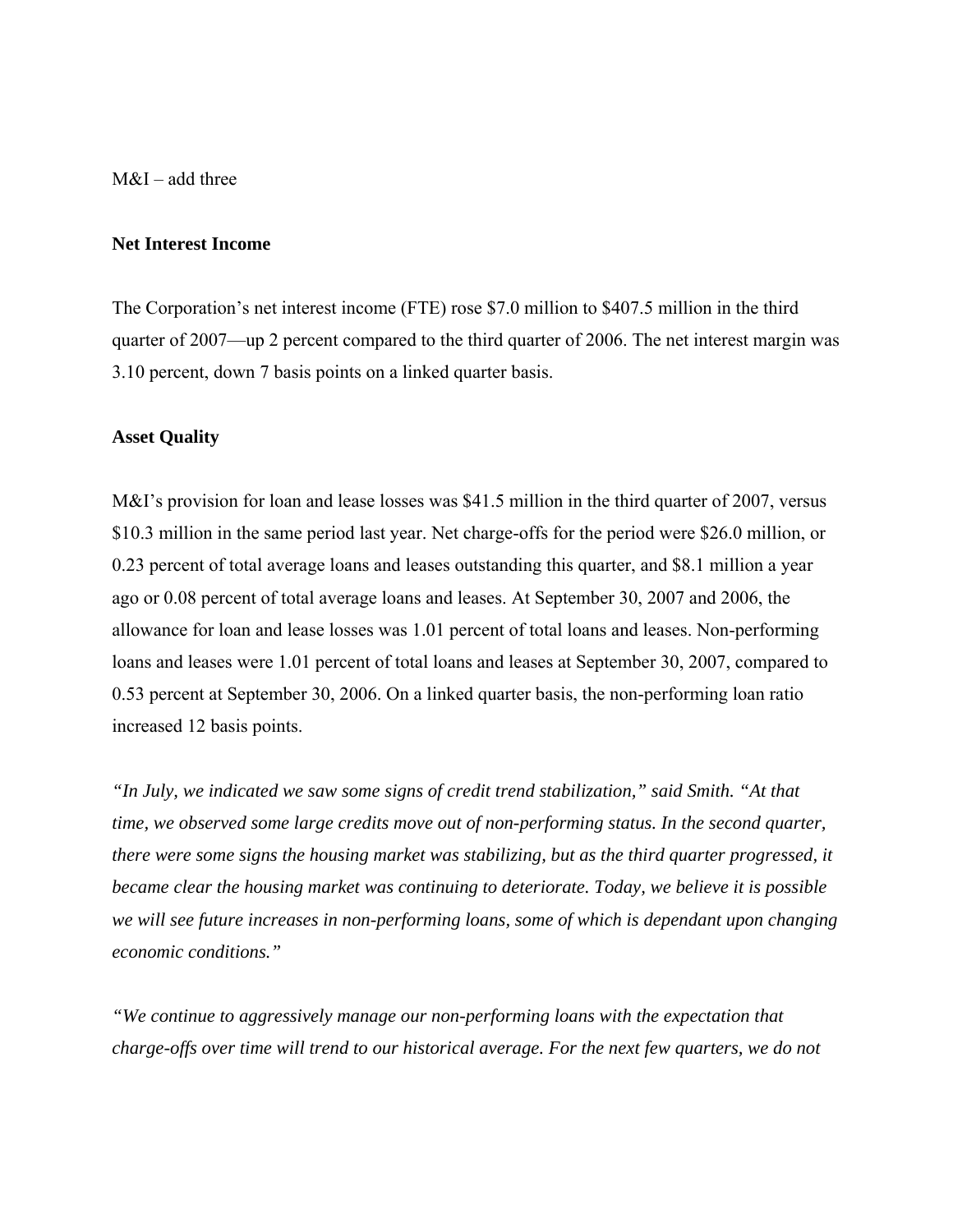M&I – add four

*expect net charge-offs to vary substantially from this quarter's level at this point in the credit cycle. Even with the higher non-performing and charge-off levels, we continue to remain comfortable with our underwriting discipline and the risks in our loan portfolio."* 

## **Non-Interest Revenue**

M&I's core operating non-interest revenue generating businesses produced solid growth rates during the third quarter of 2007 compared to 2006. Total core operating non-interest revenue was \$545.3 million for the current quarter, an increase of \$68.0 million or 14.2 percent compared with the same period in 2006. This increase included improved revenue from data processing services (Metavante) and wealth management. Metavante achieved a record \$407 million in quarterly revenue. Wealth Management's total revenue rose 22 percent over the same period last year.

#### **Non-Interest Expense**

The Corporation's core operating non-interest expense was \$571.4 million for the current quarter, an increase of 4.5 percent compared with the same period in 2006. On a linked quarter basis, this category decreased \$2.6 million or 0.5 percent. Salaries and employee benefits totaled \$312.0 million for the third quarter of 2007, and were relatively unchanged compared to the third quarter of 2006. The bank efficiency ratio without Metavante was 49.9 percent, down 2.5 percentage points from the same period last year.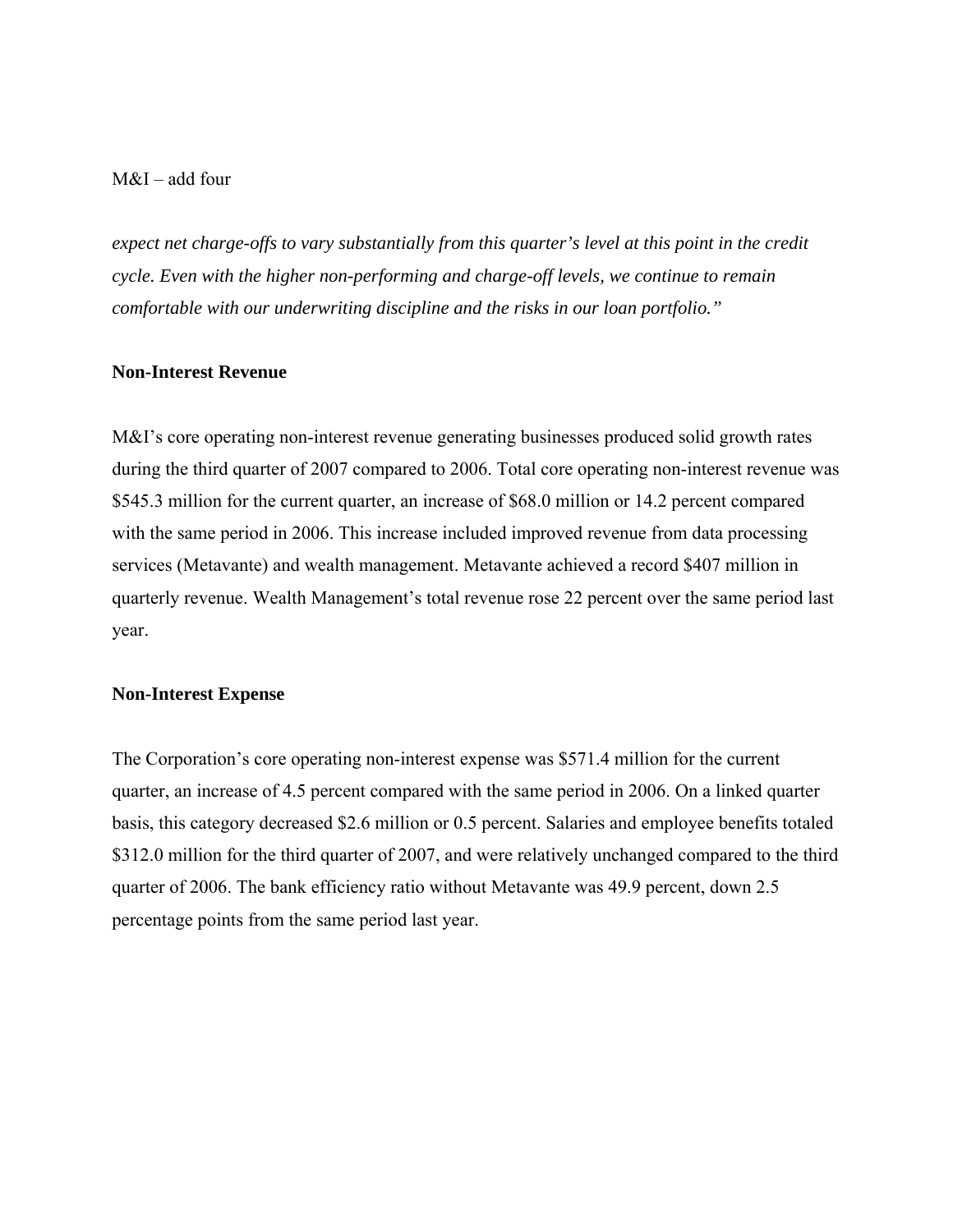$M&I$  – add five

#### **Year-to-Date Results**

Core operating income for the nine months ended September 30, 2007 amounted to \$666.0 million, or \$2.52 per share, as compared to \$601.4 million, or \$2.38 per share, for the nine months ended September 30, 2006. Core operating earnings per share grew 6 percent. On a GAAP basis, the Corporation reported net income of \$657.0 million, or \$2.49 per share, as compared to \$602.5 million, or \$2.38 per share, for the nine months ended September 30, 2007 and 2006, respectively. For the nine months ended September 30, 2007, the \$9.0 million difference between core operating income and GAAP net income only reflects the costs associated with the transaction to separate Metavante and M&I that was announced on April 3, 2007. For the nine months ended September 30, 2006, the \$1.1 million difference between core operating income and GAAP net income reflects the gain for certain interest rate swaps due to a change in the interpretation of certain accounting rules as announced in October 2006.

#### **Balance Sheet and Capital Management**

M&I's consolidated assets and common shareholders' equity were \$60.8 billion and \$7.0 billion, respectively, at September 30, 2007, compared to \$55.5 billion and \$6.0 billion, respectively, at September 30, 2006. There were 267.1 million common shares outstanding at September 30, 2007, compared to 254.8 million outstanding at September 30, 2006. The Corporation has a Stock Repurchase Program authorization under which up to 12 million shares of the Corporation's common stock can be repurchased annually. In the third quarter of 2007, there were no significant repurchases of common shares. M&I's tangible equity ratio was 6.42 percent at September 30, 2007—up 89 basis points from September 30, 2006.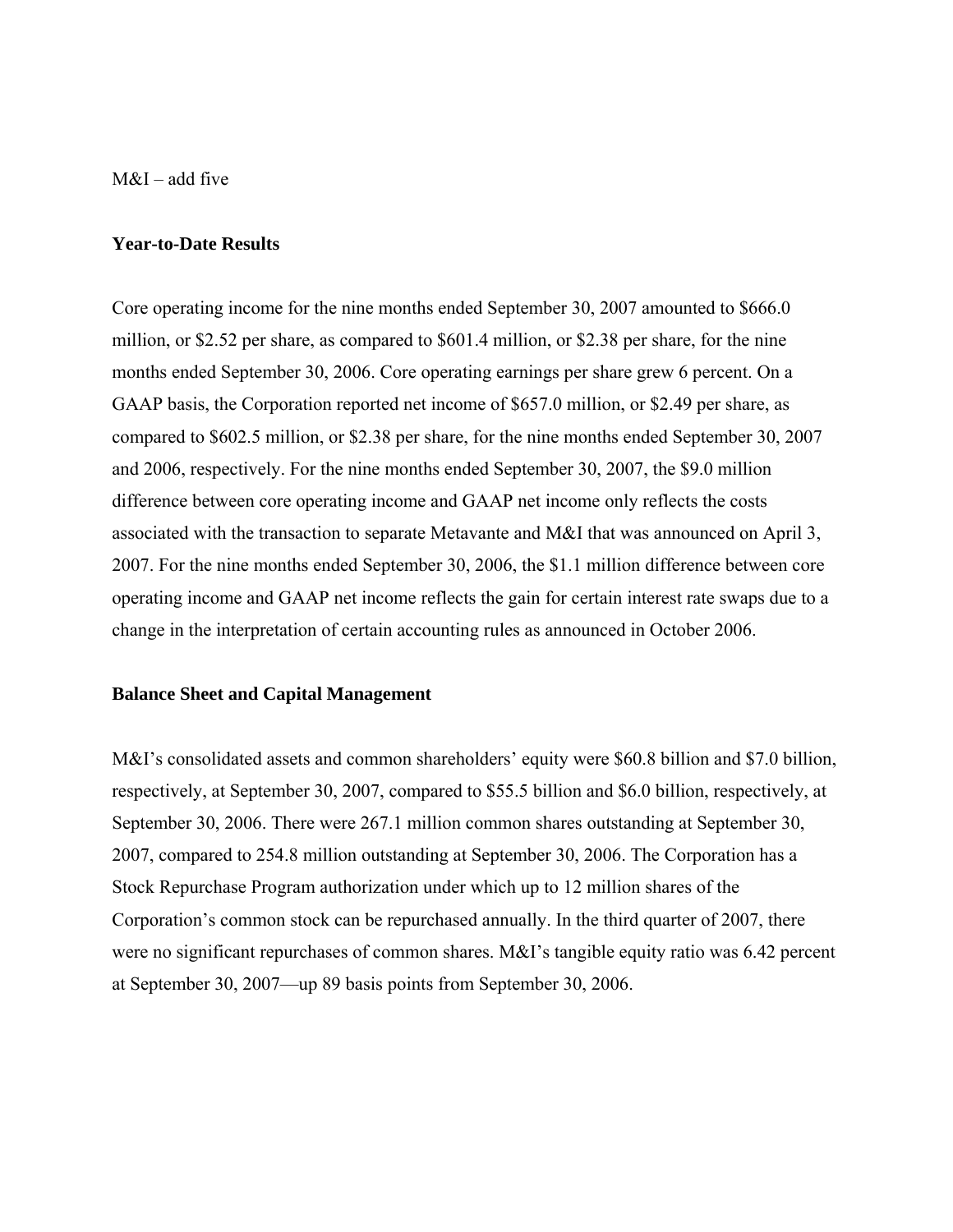# $M&I$  – add six

*"We did not buy back as much stock as we expected this quarter, specifically shares related to the SPACES settlement," said Smith. "Although we retired 6.8 million shares in the second quarter through repurchases and the Excel acquisition restructuring, we did not retire the incremental 2.4 million shares issued through the SPACES settlement. We expect to reinitiate our buy back activity during the fourth quarter after the Metavante spin occurs, subject to market conditions."* 

#### **Conference Call**

Marshall & Ilsley Corporation will hold a conference call at 11:00 a.m. Central Daylight Time Wednesday, October 17, regarding third quarter earnings. For those interested in listening, please call 1-888-711-1825 and ask for M&I's quarterly earnings release conference call. If you are unable to join us at this time, a replay of the call will be available beginning at 2:30 p.m. on October 17 and will run through 5:00 p.m. October 24, by calling 1-800-642-1687 and entering pass code 165 72 089 to listen.

Supplemental financial information referenced in the conference call can be found at www.micorp.com, Investor Relations, after 8:00 a.m. on October 17.

###

#### **About Marshall & Ilsley Corporation**

Marshall & Ilsley Corporation (NYSE: MI) is a diversified financial services corporation headquartered in Milwaukee, Wis., with \$60.8 billion in assets. Founded in 1847, M&I Marshall & Ilsley Bank is the largest Wisconsin-based bank, with 192 offices throughout the state. In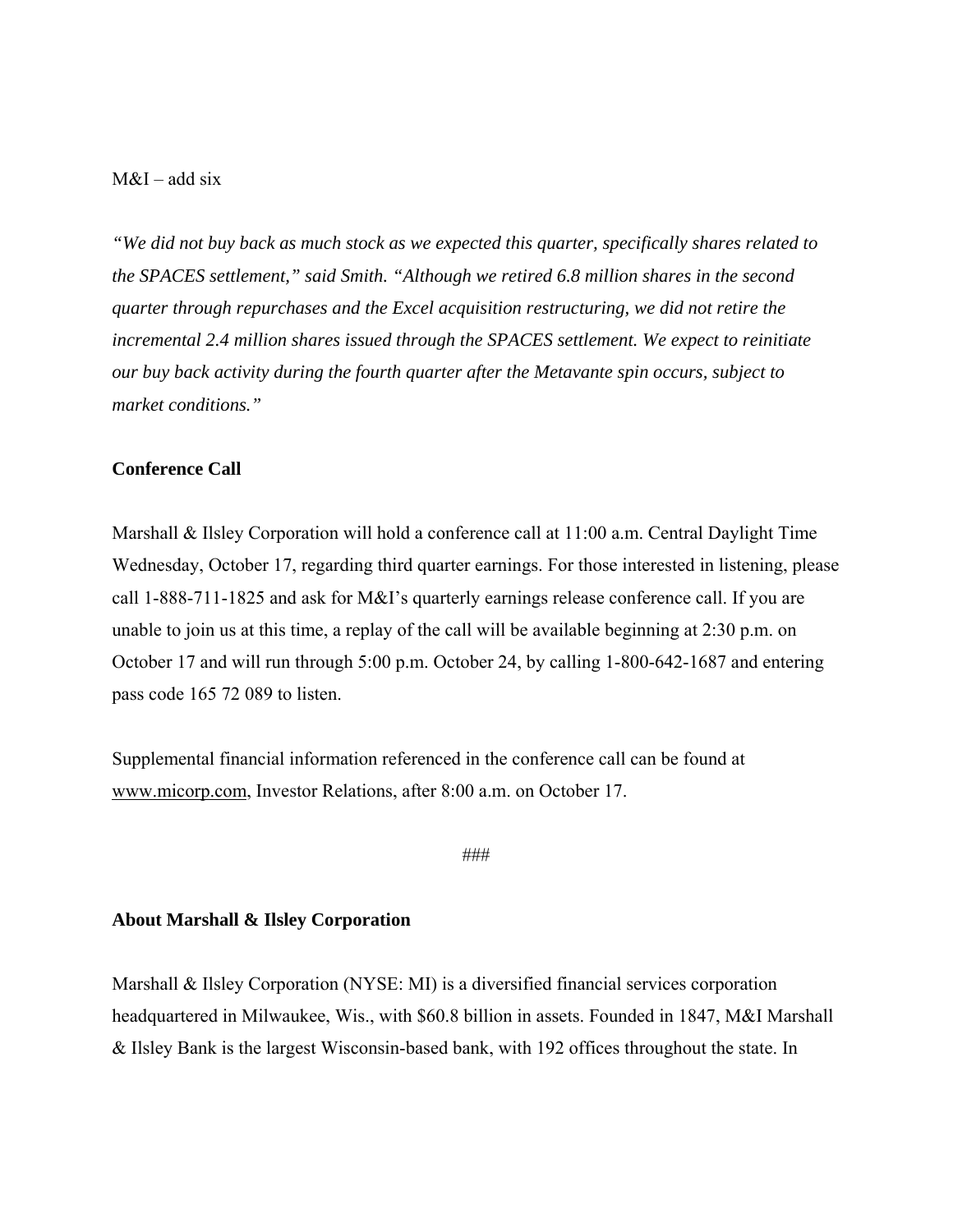## M&I – add seven

addition, M&I has 49 locations throughout Arizona; 30 offices along Florida's west coast and in central Florida; 14 offices in Kansas City and nearby communities; 22 offices in metropolitan Minneapolis/St. Paul, and one in Duluth, Minn.; three offices in Tulsa, Okla.; and one office in Las Vegas, Nev. M&I's Southwest Bank subsidiary has 17 offices in the greater St. Louis area. Metavante Corporation, a wholly owned subsidiary, provides a full array of technology products and services for the financial services industry. On April 3, 2007, Marshall & Ilsley Corporation announced its plans to split Metavante Corporation and Marshall & Ilsley Corporation into independent publicly traded companies. M&I also provides trust and investment management, equipment leasing, mortgage banking, asset-based lending, financial planning, investments, and insurance services from offices throughout the country and on the Internet (www.mibank.com or www.micorp.com). M&I's customer-based approach, internal growth, and strategic acquisitions have made M&I a nationally recognized leader in the financial services industry.

#### **Forward-Looking Statements**

This press release contains forward-looking statements concerning M&I's future operations and financial results. Such statements are subject to important factors that could cause M&I's actual results to differ materially from those anticipated by the forward-looking statements. These factors include (i) the factors identified in M&I's Annual Report on Form 10-K for the year ended December 31, 2006 under the heading "Forward-Looking Statements" which factors are incorporated herein by reference, and (ii) such other factors as may be described from time to time in M&I's SEC filings.

This press release contains non-GAAP financial measures for the three and nine months ended September 30, 2007 and 2006, as a supplement to the Corporation's GAAP financial results. The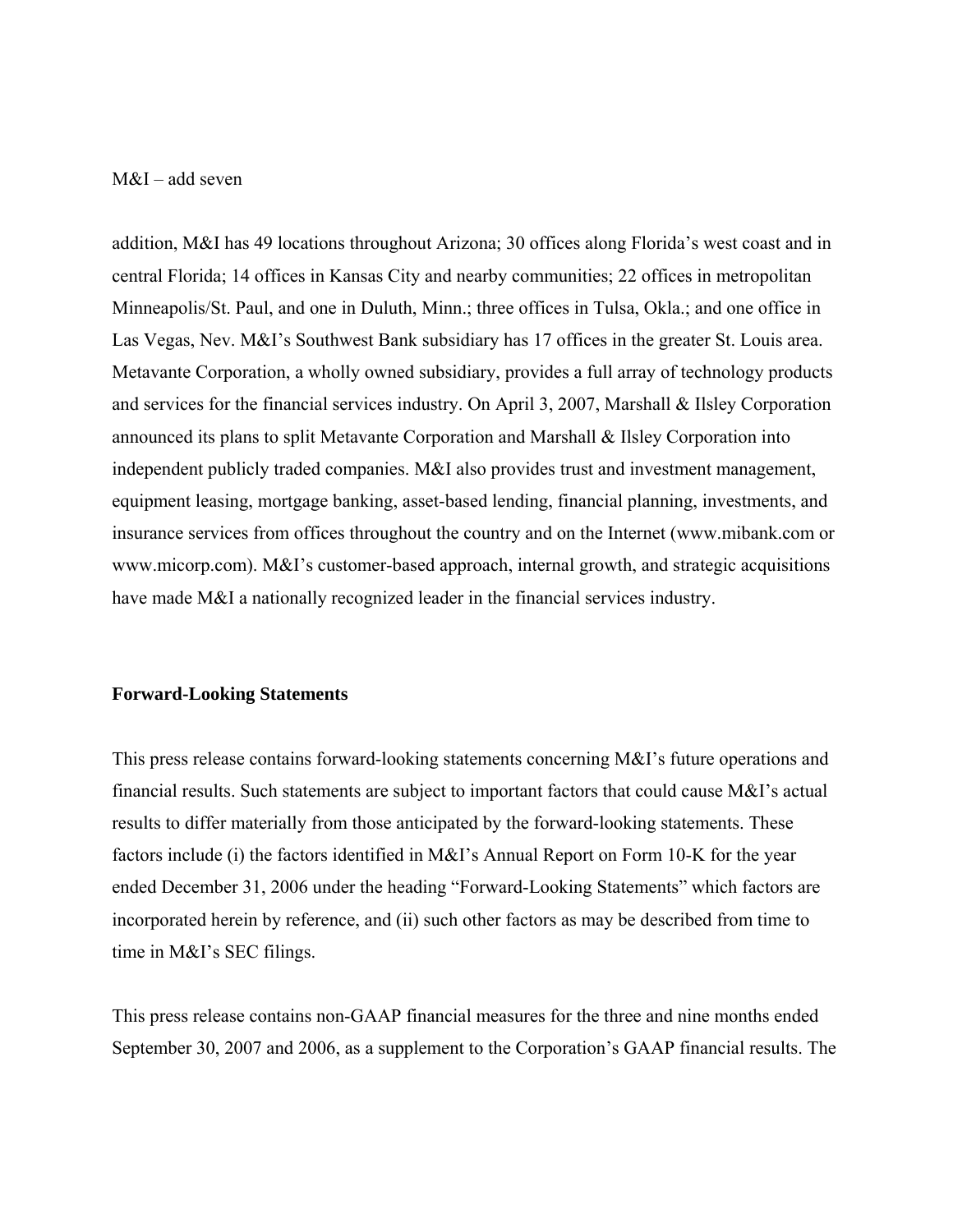# $M&I$  – add eight

Corporation believes that these non-GAAP financial measures are useful because they allow investors to assess, on a consistent basis, the Corporation's core operating performance, exclusive of items which management believes are not indicative of the operations of the Corporation such as the change in the accounting for derivatives and the costs associated with the transaction to separate Metavante and M&I. Management uses such non-GAAP financial measures to evaluate financial results and to establish operational goals. These non-GAAP financial measures should be considered a supplement to, and not as a substitute for, financial measures prepared in accordance with GAAP. For a reconciliation of non-GAAP financial measures to the comparable financial measures calculated in accordance with GAAP, please see the reconciliation table included in the attachment to this press release.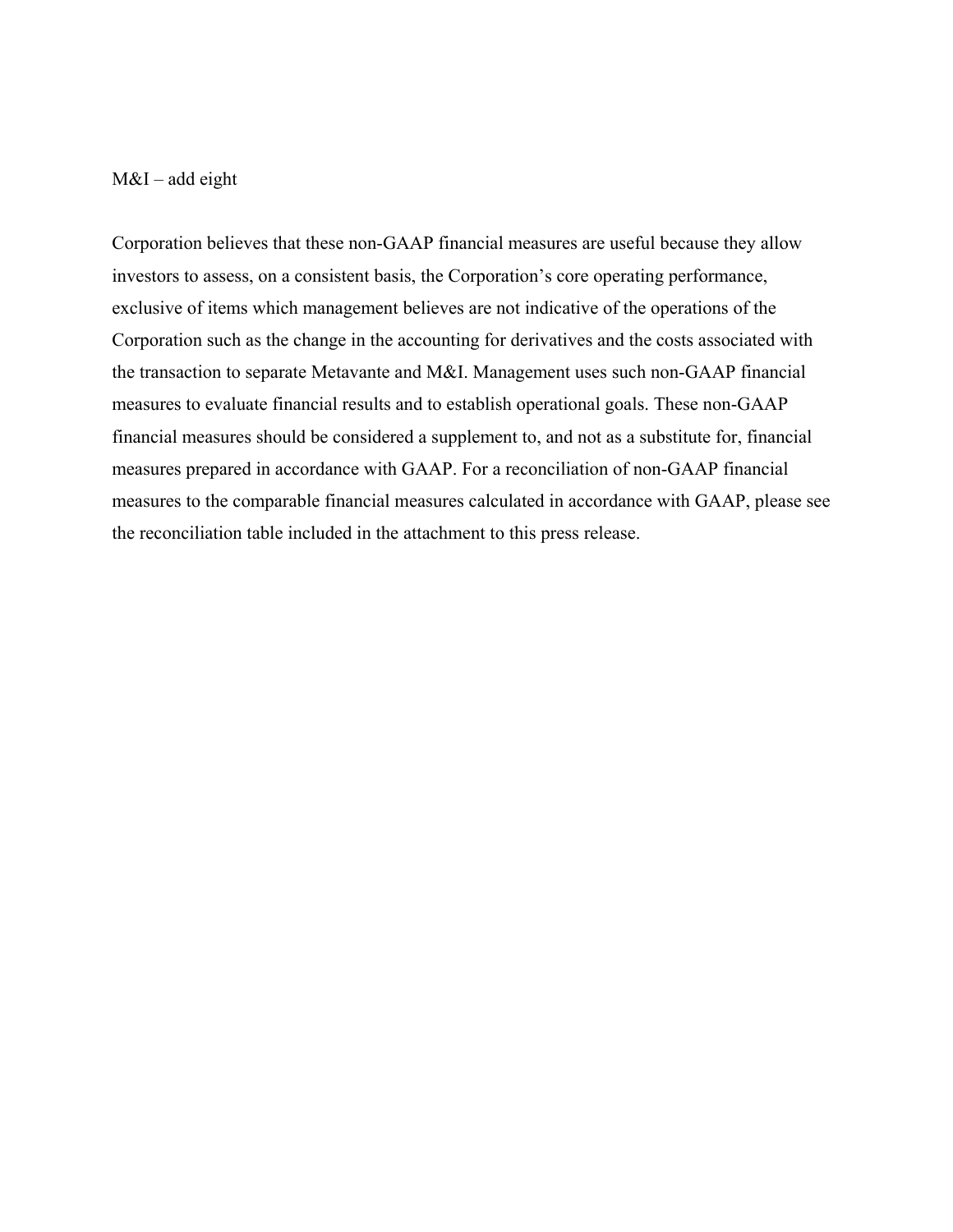#### **Marshall & Ilsley Corporation**

Financial Information

(unaudited)

| audited)                                                                 | Three Months Ended September 30, |               | Percent                 | Nine Months Ended September 30, |                          | Percent      |
|--------------------------------------------------------------------------|----------------------------------|---------------|-------------------------|---------------------------------|--------------------------|--------------|
|                                                                          | 2007                             | 2006          | Change                  | 2007                            | 2006                     | Change       |
| PER SHARE DATA                                                           |                                  |               |                         |                                 |                          |              |
| Diluted:                                                                 |                                  |               |                         |                                 |                          |              |
| <b>Core Operating Income</b>                                             | \$0.85                           | \$0.81        | 4.9 %                   | \$2.52                          | \$2.38                   | 5.9 %        |
| <b>Net Income</b>                                                        | 0.83                             | 0.92          | $-9.8$                  | 2.49                            | 2.38                     | 4.6          |
| <b>Basic:</b>                                                            |                                  |               |                         |                                 |                          |              |
| Core Operating Income                                                    | 0.86                             | 0.83          | 3.6                     | 2.58                            | 2.43                     | 6.2          |
| Net Income                                                               | 0.84                             | 0.94          | $-10.6$                 | 2.54                            | 2.44                     | 4.1          |
|                                                                          |                                  |               |                         |                                 |                          |              |
| <b>Dividend Declared</b><br><b>Book Value</b>                            | 0.31<br>26.45                    | 0.27<br>23.51 | 14.8<br>12.5            | 0.89<br>26.45                   | 0.78<br>23.51            | 14.1<br>12.5 |
| <b>Shares Outstanding (millions):</b>                                    |                                  |               |                         |                                 |                          |              |
| Average - Diluted                                                        | 266.3                            | 259.7         | 2.5                     | 264.2                           | 252.8                    | 4.5          |
| End of Period                                                            | 267.1                            | 254.8         | 4.8                     | 267.1                           | 254.8                    | 4.8          |
|                                                                          |                                  |               |                         |                                 |                          |              |
| <b>INCOME STATEMENT (\$millions)</b>                                     |                                  |               |                         |                                 |                          |              |
| <b>Net Interest Income (FTE)</b>                                         | \$407.5                          | \$400.5       | 1.7 %                   | \$1,207.8                       | \$1,118.1                | 8.0 %        |
| <b>Provision for Loan and Lease Losses</b>                               | 41.5                             | 10.3          | 305.1                   | 84.7                            | 32.3                     | 162.2        |
|                                                                          |                                  |               |                         |                                 |                          |              |
| Data Processing Services                                                 | 375.1                            | 339.5         | 10.5<br>21.9            | 1,095.3                         | 1,027.5                  | 6.6          |
| Wealth Management<br>Service Charge on Deposits                          | 66.5<br>29.3                     | 54.6<br>25.7  | 14.1                    | 192.8<br>83.3                   | 163.7<br>73.3            | 17.8<br>13.6 |
| Mortgage Banking                                                         | 6.5                              | 14.4          | $-54.9$                 | 28.6                            | 40.3                     | $-29.0$      |
| Net Investment Securities Gains                                          | 8.9                              | 4.5           | 97.0                    | 29.9                            | 6.6                      | 353.3        |
| Gains (Losses) Related to Firstsource                                    | 0.0                              | $\sim$        | n.m.                    | 7.0                             | ÷.                       | n.m.         |
| All Other                                                                | 59.0                             | 38.6          | 53.0                    | 152.5                           | 119.8                    | 27.3         |
| <b>Total Non-Interest Revenues</b>                                       | 545.3                            | 477.3         | 14.2                    | 1,589.4                         | 1,431.2                  | 11.1         |
| Salaries and Employee Benefits                                           | 312.0                            | 314.3         | $-0.7$                  | 926.9                           | 898.8                    | 3.1          |
| Occupancy and Equipment                                                  | 61.8                             | 61.8          | $-0.1$                  | 183.4                           | 183.5                    | 0.0          |
| <b>Intangible Amortization</b>                                           | 12.5                             | 12.1          | 3.0                     | 36.1                            | 33.0                     | 9.2          |
| Other                                                                    | 185.1                            | 158.4         | 16.9                    | 550.4                           | 480.7                    | 14.5         |
| <b>Total Non-Interest Expenses</b>                                       | 571.4                            | 546.6         | 4.5                     | 1,696.8                         | 1,596.0                  | 6.3          |
| Tax Equivalent Adjustment                                                | 7.0                              | 7.3           | $-4.1$                  | 21.1                            | 23.0                     | $-8.3$       |
| Pre-Tax Core Operating Earnings                                          | 332.9                            | 313.6         | 6.1                     | 994.6                           | 898.0                    | 10.8         |
| <b>Income Taxes</b>                                                      | 107.6                            | 102.7         | 4.6                     | 328.6                           | 296.6                    | 10.8         |
|                                                                          |                                  |               |                         |                                 |                          |              |
| <b>Core Operating Income</b>                                             | \$225.3                          | \$210.9       | 6.9 %                   | \$666.0                         | \$601.4                  | 10.8 %       |
| Metavante Transaction Costs, net of tax                                  | (5.4)                            |               | n.m.                    | (9.0)                           | $\overline{\phantom{a}}$ | n.m.         |
| Derivative Gain - Discontinued Hedges, net of tax                        | ÷                                | 28.0          | n.m.                    |                                 | 1.1                      | n.m.         |
|                                                                          |                                  |               |                         |                                 |                          |              |
| <b>Net Income</b>                                                        | \$219.9                          | \$238.9       | $-7.9$<br>$\frac{0}{0}$ | \$657.0                         | \$602.5                  | $9.0\%$      |
| <b>KEY RATIOS</b>                                                        |                                  |               |                         |                                 |                          |              |
|                                                                          | 3.10 %                           | 3.29<br>%     |                         | 3.17 %                          | 3.27 %                   |              |
| Net Interest Margin (FTE) / Avg. Earning Assets<br>Interest Spread (FTE) | 2.48                             | 2.67          |                         | 2.54                            | 2.67                     |              |
|                                                                          |                                  |               |                         |                                 |                          |              |
| Based on Core Operating Activities                                       |                                  |               |                         |                                 |                          |              |
| <b>Efficiency Ratio</b>                                                  | 60.3                             | 62.6          |                         | 61.2                            | 62.8                     |              |
| Efficiency Ratio without Metavante                                       | 49.9                             | 52.4          |                         | 50.5                            | 50.9                     |              |
| Return on Assets                                                         | 1.51                             | 1.53          |                         | 1.54                            | 1.56                     |              |
| Return on Equity                                                         | 13.22                            | 14.22         |                         | 13.67                           | 14.69                    |              |
| Equity / Assets (End of Period)                                          | 11.56                            | 10.73         |                         | 11.56                           | 10.73                    |              |
|                                                                          |                                  |               |                         |                                 |                          |              |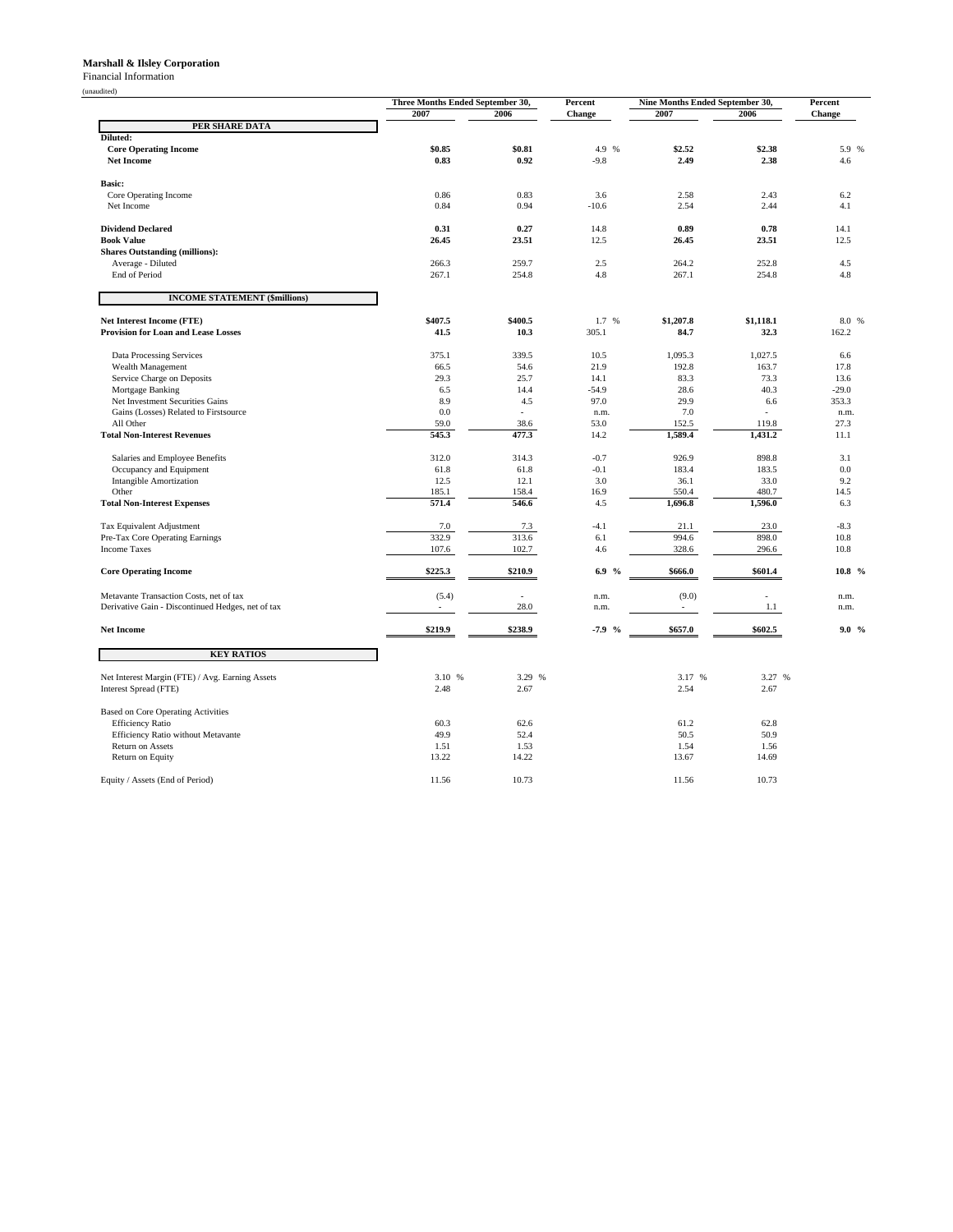#### **Marshall & Ilsley Corporation**

Financial Information

|                                                                         | As of September 30, |          | <b>Percent</b> |  |
|-------------------------------------------------------------------------|---------------------|----------|----------------|--|
|                                                                         | 2007                | 2006     | Change         |  |
| <b>ASSETS (\$millions)</b>                                              |                     |          |                |  |
| Cash & Due From Banks                                                   | \$1.081             | \$1,250  | $-13.6%$       |  |
| <b>Trading Securities</b>                                               | 53                  | 45       | 17.0           |  |
| Short - Term Investments                                                | 718                 | 254      | 182.9          |  |
| <b>Investment Securities</b>                                            | 7.257               | 7.349    | $-1.2$         |  |
| Loans and Leases:                                                       |                     |          |                |  |
| Commercial Loans & Leases                                               | 13.569              | 12.327   | 10.1           |  |
| Commercial Real Estate                                                  | 15,689              | 14,284   | 9.8            |  |
| <b>Residential Real Estate</b>                                          | 9.700               | 8.611    | 12.7           |  |
| Home Equity Loans & Lines                                               | 4.304               | 4.416    | $-2.5$         |  |
| Personal Loans and Leases                                               | 1,709               | 1,627    | 5.0            |  |
| Total Loans and Leases                                                  | 44.971              | 41,265   | 9.0            |  |
| Reserve for Loan & Leases Losses                                        | (453)               | (417)    | 8.5            |  |
| Premises and Equipment, net                                             | 601                 | 568      | 5.8            |  |
| Goodwill and Intangibles                                                | 3,490               | 3,221    | 8.3            |  |
| Other Assets                                                            | 3,050               | 1.948    | 56.5           |  |
| <b>Total Assets</b>                                                     | \$60,768            | \$55,483 | 9.5 %          |  |
| <b>LIABILITIES &amp; SHAREHOLDERS' EQUITY (\$millions)</b><br>Deposits: |                     |          |                |  |
| Noninterest Bearing                                                     | \$5,534             | \$5,566  | $-0.6$ %       |  |
| <b>Bank Issued Interest Bearing Activity</b>                            | 13,385              | 12,141   | 10.2           |  |
| <b>Bank Issued Time</b>                                                 | 8,406               | 8.007    | 5.0            |  |
| <b>Total Bank Issued Deposits</b>                                       | 27,325              | 25,714   | 6.3            |  |
| <b>Wholesale Deposits</b>                                               | 6,467               | 7,746    | $-16.5$        |  |
| <b>Total Deposits</b>                                                   | 33,792              | 33,460   | 1.0            |  |
| Short - Term Borrowings                                                 | 9.835               | 7.006    | 40.4           |  |
| Long - Term Borrowings                                                  | 8,142               | 7,489    | 8.7            |  |
| Other Liabilities                                                       | 1.977               | 1.572    | 25.8           |  |
| Shareholders' Equity                                                    | 7,022               | 5,956    | 17.9           |  |
| Total Liabilities & Shareholders' Equity                                | \$60,768            | \$55,483 | 9.5 %          |  |

|                                                        |          | Three Months Ended September 30,<br>Percent |        | Nine Months Ended September 30, |          | Percent       |  |
|--------------------------------------------------------|----------|---------------------------------------------|--------|---------------------------------|----------|---------------|--|
|                                                        | 2007     | 2006                                        | Change | 2007                            | 2006     | <b>Change</b> |  |
| <b>AVERAGE ASSETS (\$millions)</b>                     |          |                                             |        |                                 |          |               |  |
| Cash & Due From Banks                                  | \$1,067  | \$1,039                                     | 2.8 %  | \$1,054                         | \$1,017  | 3.7 %         |  |
| <b>Trading Securities</b>                              | 49       | 54                                          | $-8.3$ | 49                              | 46       | 7.7           |  |
| Short - Term Investments                               | 395      | 302                                         | 30.5   | 316                             | 331      | $-4.6$        |  |
| <b>Investment Securities</b>                           | 7,471    | 7,167                                       | 4.2    | 7,513                           | 6.877    | 9.2           |  |
| Loans and Leases:                                      |          |                                             |        |                                 |          |               |  |
| Commercial Loans & Leases                              | 13,265   | 12,088                                      | 9.7    | 12,983                          | 11,474   | 13.2          |  |
| <b>Commercial Real Estate</b>                          | 15,408   | 14,065                                      | 9.6    | 14,873                          | 12,755   | 16.6          |  |
| <b>Residential Real Estate</b>                         | 9,577    | 8,395                                       | 14.1   | 9,377                           | 7,890    | 18.9          |  |
| Home Equity Loans and Lines                            | 4,248    | 4,474                                       | $-5.1$ | 4,255                           | 4,591    | $-7.3$        |  |
| Personal Loans and Leases                              | 1,616    | 1,586                                       | 1.9    | 1,563                           | 1,640    | $-4.8$        |  |
| <b>Total Loans and Leases</b>                          | 44,114   | 40,608                                      | 8.6    | 43,051                          | 38,350   | 12.3          |  |
| Reserve for Loan & Leases Losses                       | (444)    | (420)                                       | 5.7    | (434)                           | (402)    | 7.9           |  |
| Premises and Equipment, net                            | 597      | 570                                         | 4.8    | 587                             | 544      | 7.9           |  |
| Goodwill and Intangibles                               | 3,492    | 3,169                                       | 10.2   | 3,385                           | 2,937    | 15.3          |  |
| Other Assets                                           | 2,483    | 2,095                                       | 18.5   | 2,302                           | 1,990    | 15.7          |  |
| <b>Total Assets</b>                                    | \$59,224 | \$54,584                                    | 8.5 %  | \$57,823                        | \$51,690 | 11.9 %        |  |
| Memo:                                                  |          |                                             |        |                                 |          |               |  |
| <b>Average Earning Assets</b>                          | \$52,029 | \$48,131                                    |        | \$50,929                        | \$45,604 |               |  |
| Average Earning Assets Excluding Investment Securities |          |                                             |        |                                 |          |               |  |
| <b>Unrealized Gains/Losses</b>                         | \$52,118 | \$48,250                                    |        | \$50,990                        | \$45,699 |               |  |
| AVG LIABILITIES & SHAREHOLDERS' EQUITY (\$millions)    |          |                                             |        |                                 |          |               |  |
| Deposits:                                              |          |                                             |        |                                 |          |               |  |
| Noninterest Bearing                                    | \$5,489  | \$5,462                                     | 0.5%   | \$5,414                         | \$5,271  | 2.7 %         |  |
| Bank Issued Interest Bearing Activity                  | 13,380   | 12,027                                      | 11.3   | 12,978                          | 11,383   | 14.0          |  |
| <b>Bank Issued Time</b>                                | 8,629    | 7,980                                       | 8.1    | 8,461                           | 7,066    | 19.7          |  |
| <b>Total Bank Issued Deposits</b>                      | 27,498   | 25,469                                      | 8.0    | 26,853                          | 23,720   | 13.2          |  |
| <b>Wholesale Deposits</b>                              | 6,724    | 7,452                                       | $-9.8$ | 6,452                           | 7,347    | $-12.2$       |  |
| <b>Total Deposits</b>                                  | 34,222   | 32,921                                      | 4.0    | 33,305                          | 31,067   | 7.2           |  |
| Short - Term Borrowings                                | 4,491    | 3,664                                       | 22.6   | 4,347                           | 3,485    | 24.7          |  |
| Long - Term Borrowings                                 | 11,902   | 10,366                                      | 14.8   | 11,824                          | 9.944    | 18.9          |  |
| Other Liabilities                                      | 1,848    | 1,773                                       | 4.2    | 1,831                           | 1,744    | 5.0           |  |
| Shareholders' Equity                                   | 6,761    | 5,860                                       | 15.4   | 6,516                           | 5,450    | 19.6          |  |
| Total Liabilities & Shareholders' Equity               | \$59,224 | \$54,584                                    | 8.5 %  | \$57,823                        | \$51,690 | 11.9 %        |  |
| Memo:                                                  |          |                                             |        |                                 |          |               |  |
| Average Interest Bearing Liabilities                   | \$45,126 | \$41,489                                    |        | \$44,062                        | \$39,225 |               |  |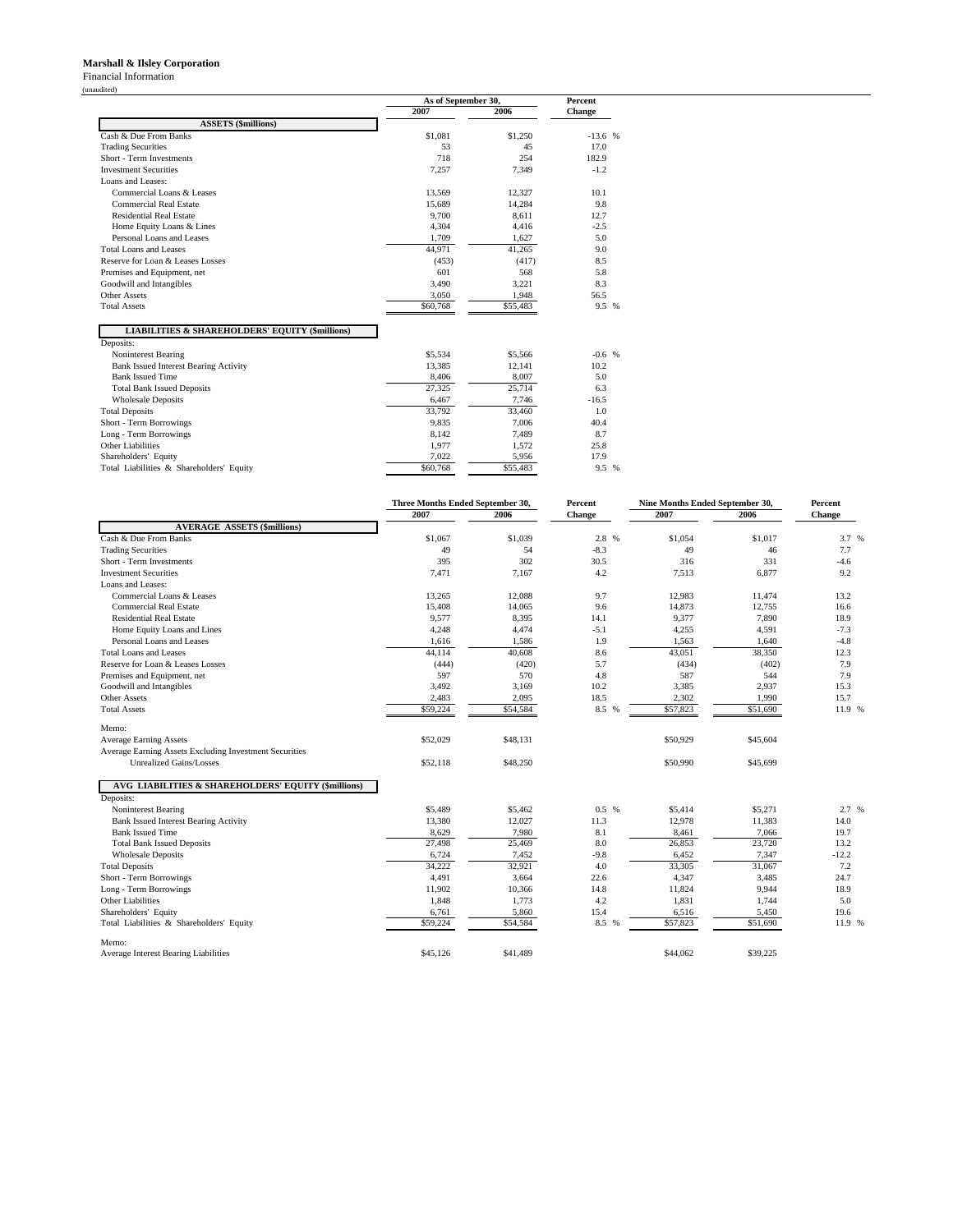#### **Marshall & Ilsley Corporation**

Financial Information

(unaudited)

| <b>CREDIT QUALITY (a)</b><br>Net Charge-Offs (\$millions)<br>Net Charge-Offs / Average Loans & Leases<br>Loan and Lease Loss Reserve (\$millions)<br>Loan and Lease Loss Reserve / Period-End Loans & Leases | 2007<br>\$26.0<br>0.23%<br>\$452.7<br>1.01 % | 2006<br>\$8.1<br>0.08%<br>\$417.4 | Change<br>222.4 % | 2007<br>\$64.3<br>0.20% | 2006<br>\$24.0 | Change<br>168.6 % |
|--------------------------------------------------------------------------------------------------------------------------------------------------------------------------------------------------------------|----------------------------------------------|-----------------------------------|-------------------|-------------------------|----------------|-------------------|
|                                                                                                                                                                                                              |                                              |                                   |                   |                         |                |                   |
|                                                                                                                                                                                                              |                                              |                                   |                   |                         |                |                   |
|                                                                                                                                                                                                              |                                              |                                   |                   |                         |                |                   |
|                                                                                                                                                                                                              |                                              |                                   |                   |                         | 0.08%          |                   |
|                                                                                                                                                                                                              |                                              |                                   | 8.5 %             | \$452.7                 | \$417.4        | 8.5 %             |
|                                                                                                                                                                                                              |                                              | 1.01 %                            |                   | 1.01 %                  | 1.01 %         |                   |
| Non-Performing Loans & Leases (NPL) (\$millions)                                                                                                                                                             | \$453.6                                      | \$219.2                           | 106.9 %           | \$453.6                 | \$219.2        | 106.9 %           |
| NPL's / Period-End Loans & Leases                                                                                                                                                                            | 1.01 %                                       | 0.53%                             |                   | 1.01 %                  | 0.53%          |                   |
| Loan and Lease Loss Reserve / Non-Performing Loans & Leases                                                                                                                                                  | 100 %                                        | 190 %                             |                   | 100 %                   | 190 %          |                   |
| <b>MARGIN ANALYSIS (b)</b>                                                                                                                                                                                   |                                              |                                   |                   |                         |                |                   |
| Loans and Leases:                                                                                                                                                                                            |                                              |                                   |                   |                         |                |                   |
| Commercial Loans & Leases                                                                                                                                                                                    | 7.61 %                                       | 7.62 %                            |                   | 7.60 %                  | 7.31 %         |                   |
| Commercial Real Estate                                                                                                                                                                                       | 7.51                                         | 7.63                              |                   | 7.56                    | 7.34           |                   |
| Residential Real Estate                                                                                                                                                                                      | 7.14                                         | 7.12                              |                   | 7.25                    | 7.00           |                   |
| Home Equity Loans and Lines                                                                                                                                                                                  | 7.51                                         | 7.49                              |                   | 7.53                    | 7.22           |                   |
| Personal Loans and Leases                                                                                                                                                                                    | 7.69                                         | 7.40                              |                   | 7.77                    | 7.11           |                   |
| Total Loans and Leases                                                                                                                                                                                       | 7.47                                         | 7.49                              |                   | 7.51                    | 7.24           |                   |
| <b>Investment Securities</b>                                                                                                                                                                                 | 5.21                                         | 5.20                              |                   | 5.26                    | 5.19           |                   |
| Short - Term Investments                                                                                                                                                                                     | 5.28                                         | 5.12                              |                   | 5.09                    | 4.78           |                   |
| Interest Income (FTE) / Avg. Interest Earning Assets                                                                                                                                                         | 7.12%                                        | 7.13%                             |                   | 7.16%                   | 6.90 %         |                   |
| <b>Interest Bearing Deposits:</b>                                                                                                                                                                            |                                              |                                   |                   |                         |                |                   |
| Bank Issued Interest Bearing Activity                                                                                                                                                                        | 3.60 %                                       | 3.47 %                            |                   | 3.58 %                  | 3.22 %         |                   |
| <b>Bank Issued Time</b>                                                                                                                                                                                      | 4.98                                         | 4.55                              |                   | 4.92                    | 4.27           |                   |
| <b>Total Bank Issued Deposits</b>                                                                                                                                                                            | 4.14                                         | 3.90                              |                   | 4.11                    | 3.62           |                   |
| <b>Wholesale Deposits</b>                                                                                                                                                                                    | 5.16                                         | 5.00                              |                   | 5.12                    | 4.75           |                   |
| <b>Total Interest Bearing Deposits</b>                                                                                                                                                                       | 4.38                                         | 4.20                              |                   | 4.34                    | 3.94           |                   |
| Short - Term Borrowings                                                                                                                                                                                      | 5.17                                         | 5.39                              |                   | 5.21                    | 5.07           |                   |
| Long - Term Borrowings                                                                                                                                                                                       | 5.09                                         | 4.84                              |                   | 5.05                    | 4.69           |                   |
| Interest Expense / Avg. Interest Bearing Liabilities                                                                                                                                                         | 4.64<br>$\frac{9}{6}$                        | 4.46 %                            |                   | 4.62 %                  | 4.23 %         |                   |
| Net Interest Margin(FTE) / Avg. Earning Assets                                                                                                                                                               | 3.10<br>$\frac{0}{6}$                        | 3.29 %                            |                   | 3.17 %                  | 3.27 %         |                   |
| Interest Spread (FTE)                                                                                                                                                                                        | 2.48 %                                       | 2.67%                             |                   | 2.54 %                  | 2.67%          |                   |

Notes: (a) Includes Loans past due 90 days or more. (b) Based on average balances excluding fair value adjustments for available for sale securities.